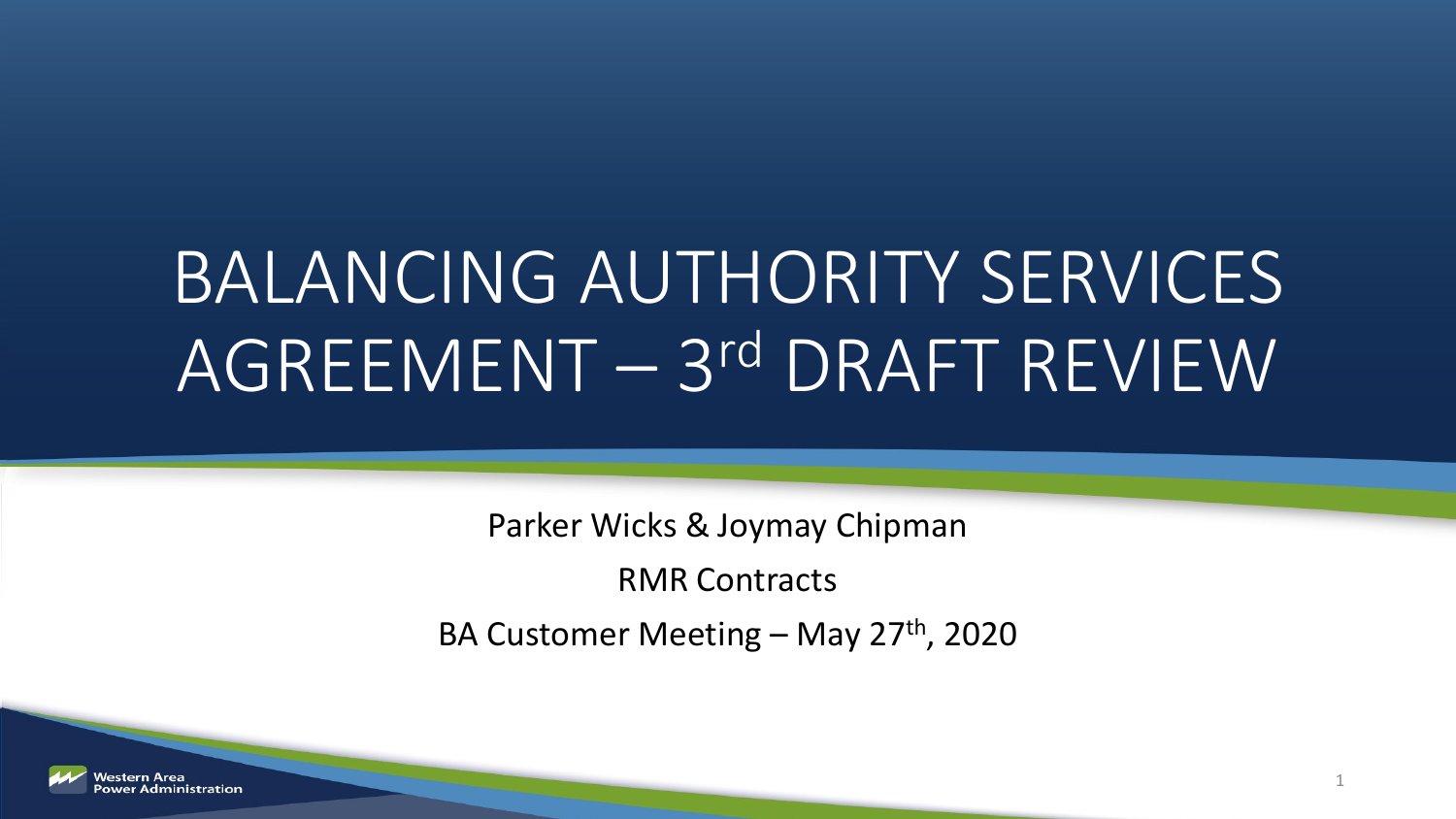#### AGENDA

- 8:30 am 10:00 am: BA Services Agreement Review/Discussion
- 10:00 am 10:10 am: Break
- 10:10 am 11:30 am: Continue BA Services Agreement Review/Discussion
- 11:30 am 12:30 pm: Business Practice/ Financial Settlement of Losses Discussion/Overview
- $\bullet$  12:30 pm  $-$  1:00 pm: Break for lunch
- 1:00 pm 3:00 pm: Operations/Technical Discussions

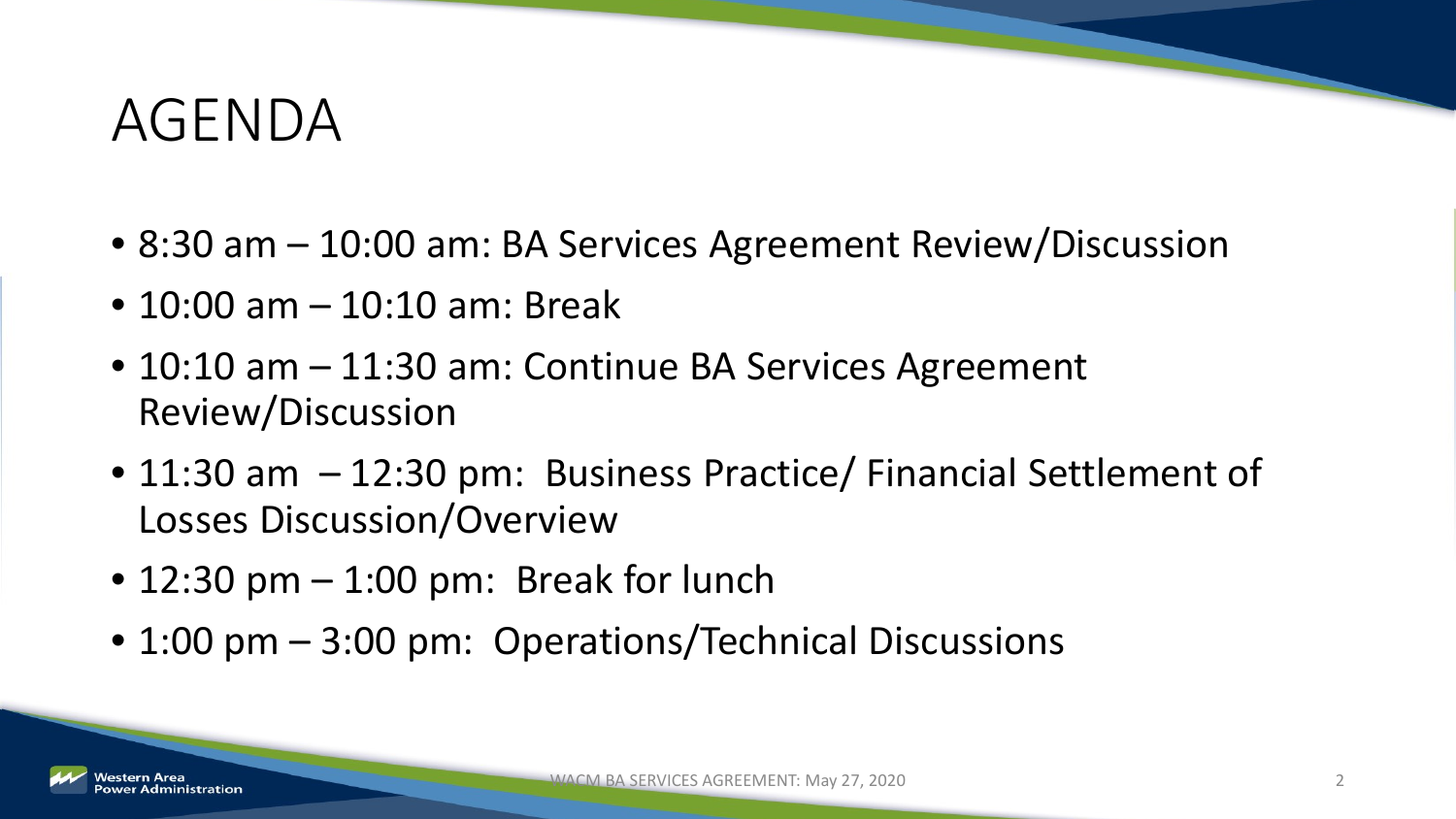# OVERVIEW

- Comments Received
- Concerns Raised
- Changes to the Agreement
- Exhibit Changes
- Business Practices
- Comments for 3rd Draft
- Additional Information Reminder
- Questions
- Next Steps
- Agreement Points of Contact
- Non-BA Agreement Upcoming Milestones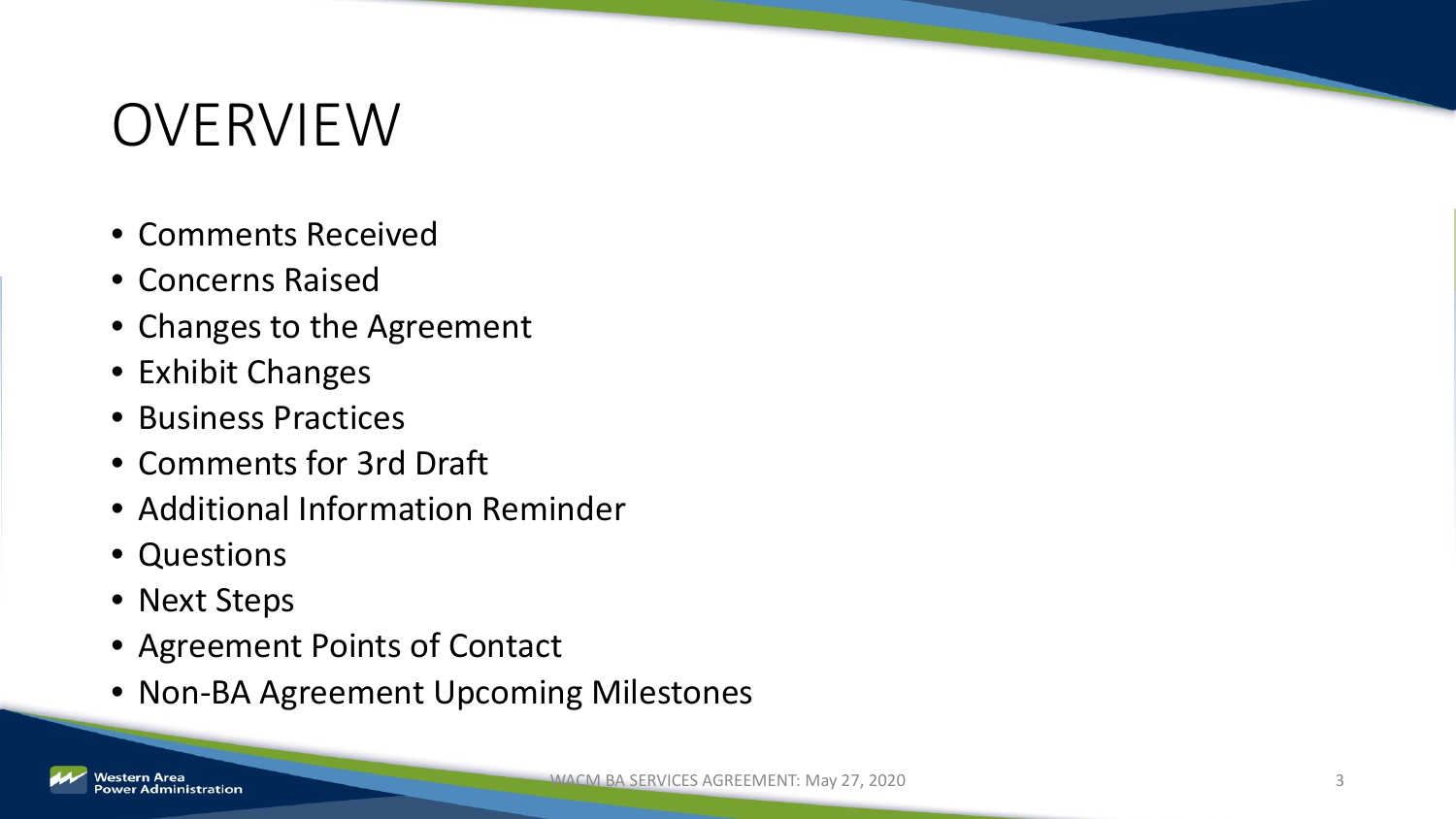#### COMMENTS RECIEVED

- Thanks to all who submitted comments!
- Received approx. 200+ comments
- Use of Comment Form, once again, was very helpful
- Responses to comments sent out with 3<sup>rd</sup> draft on May 15<sup>th</sup> (also sent out revised BA Services Outline).

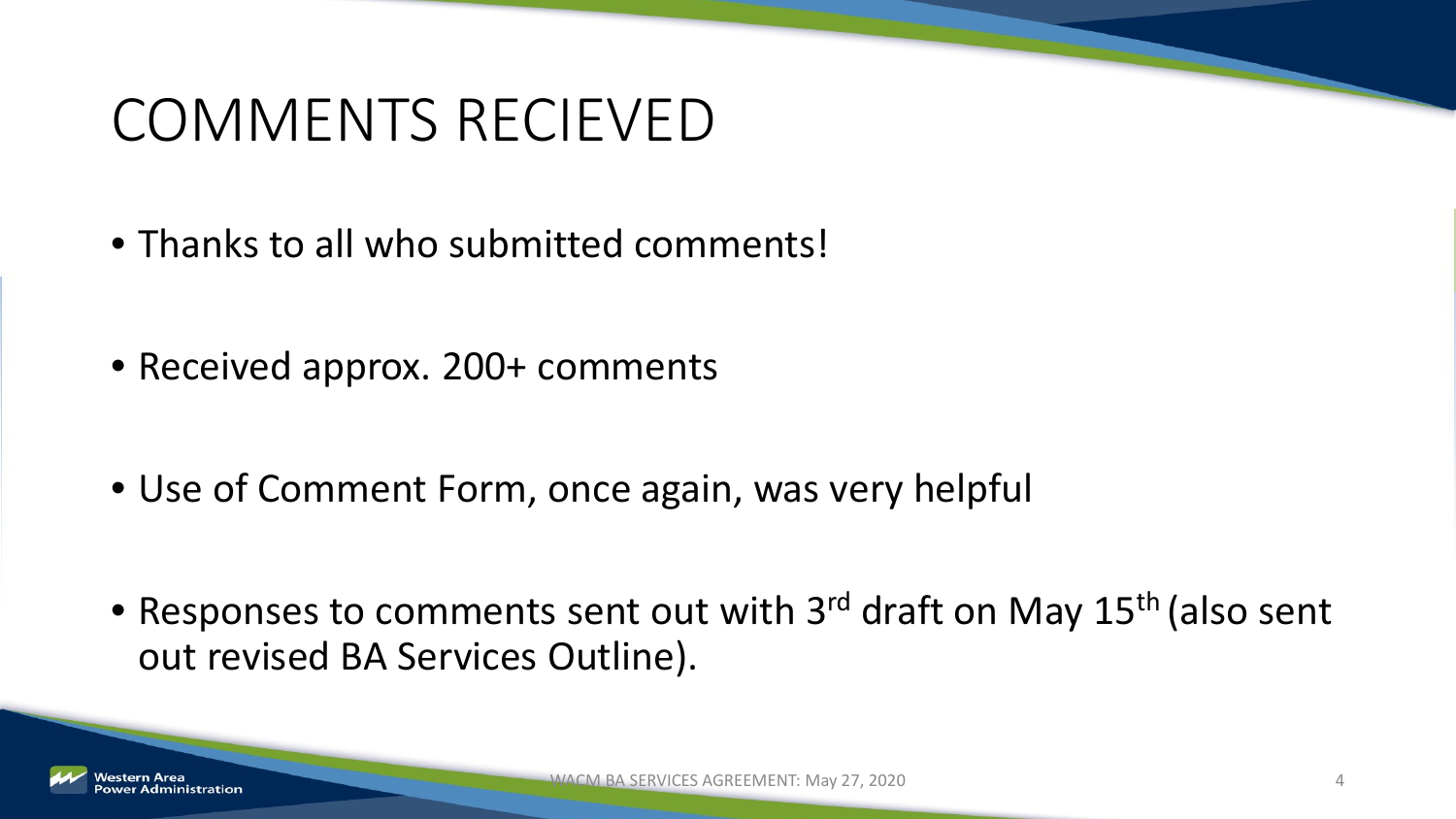#### CONCERNS RAISED

- Ancillary services provisions in existing agreements
- Possibility of provisions conflicting with existing agreements
- Termination Notice doesn't allow time to transition BAs
- Scope of NERC/WECC compliance responsibilities
- Requirements placed on TSP
- Information is redundant or unnecessary
- Pass-through of penalties

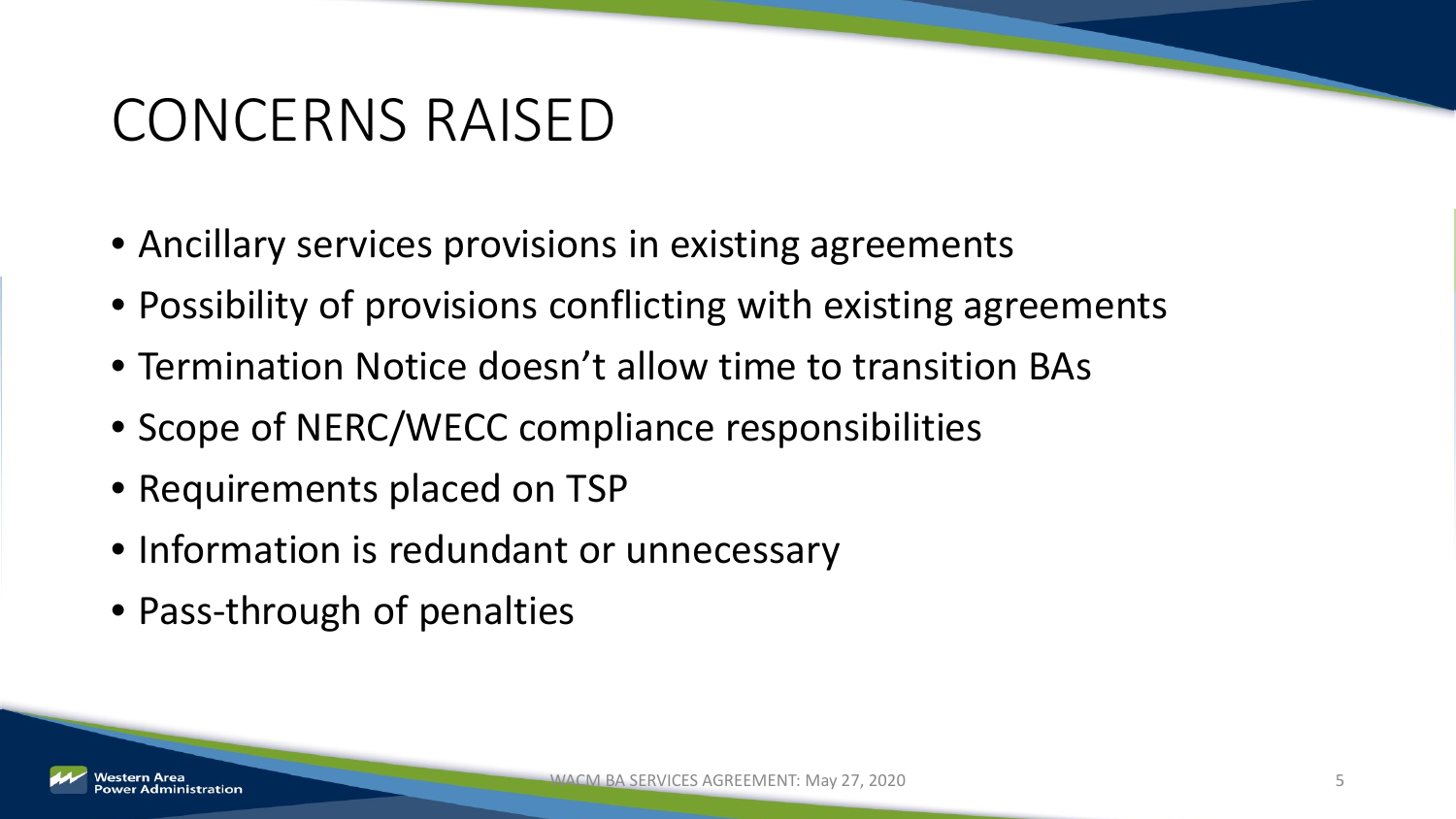# CHANGES TO THE AGREEMENT

- Substantial changes to the agreement made in response to comments received: (Link to the Agreement)
	- Section 5 Other Agreements: "Terms of existing agreements necessarily take priority, and are controlling, over this agreement."
	- Added Business Practices Language
	- Added language to allow Parties to extend termination date if necessary
	- Revised language to Section 9 Transmission Service Providers with the BA
	- Revised Exhibit A transitioned to spreadsheet format
	- Removed Exhibit E Notices
	- Removed Exhibit F Operations and Settlements Data
	- Revised Exhibit H

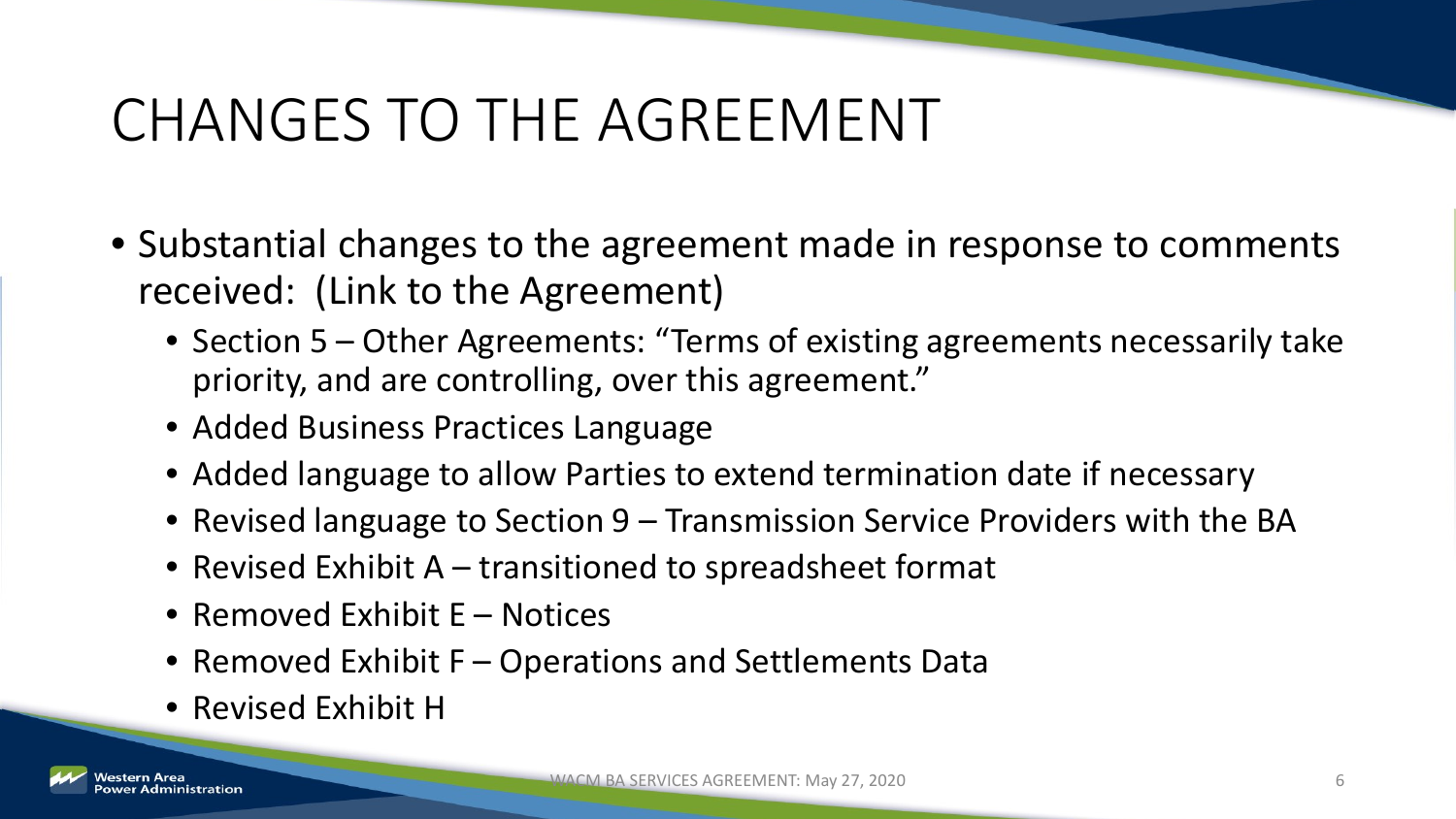#### EXHIBIT A

- Moved to spreadsheet format:
	- Open Exhibit A
- Plan to list all customer meters in BA, and indicate for each how the ancillary services are provided
- Election of individual ancillary services removed from Exhibit B

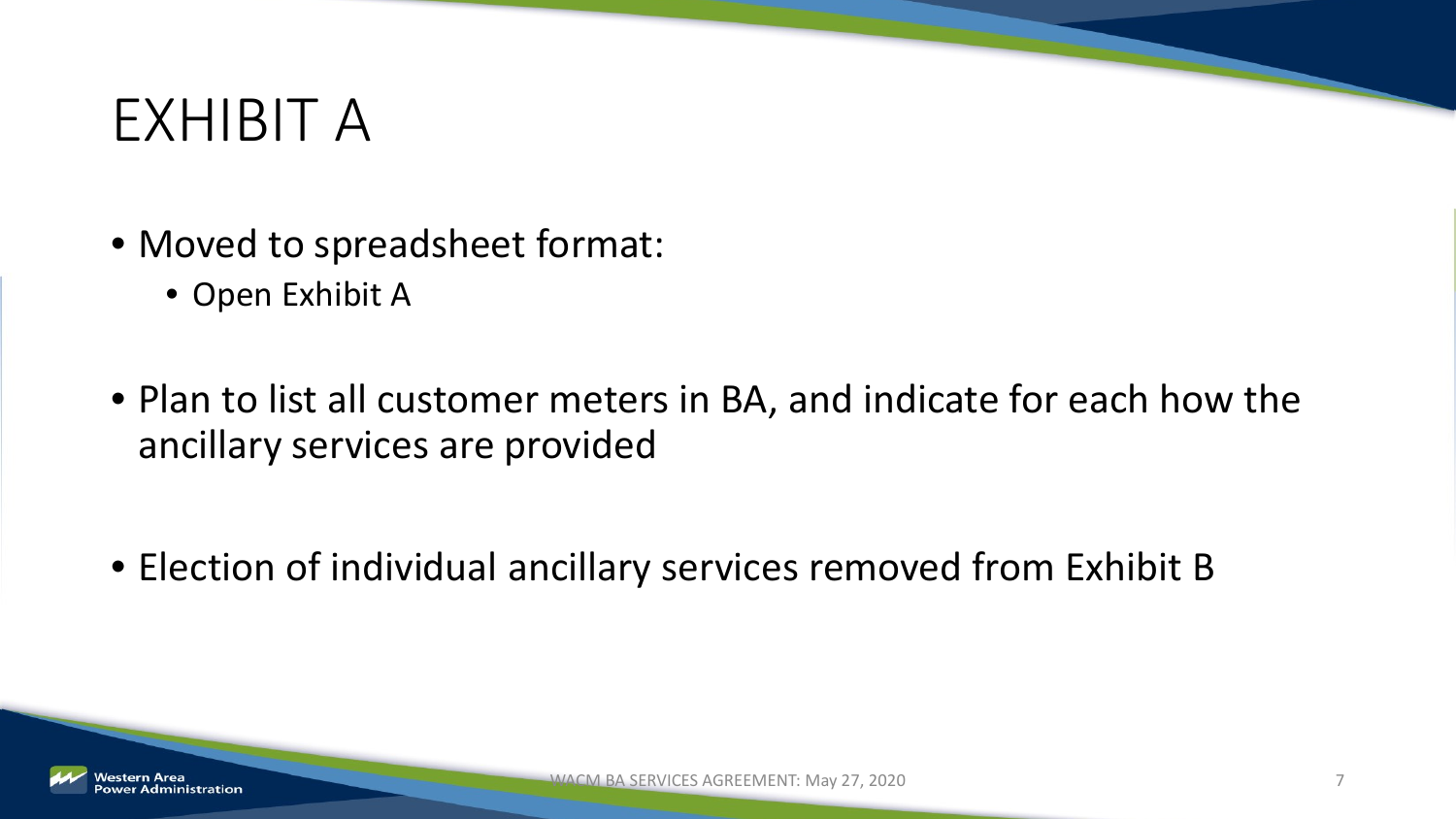#### EXHIBIT E AND EXHIBIT F

- Exhibit E (Notices) removed
	- Removed since it was redundant to Notices Section in Exhibit K
- Exhibit F (Operations and Settlement Data) removed
	- WAPA intends to capture the data requirements in the Business Practices to be more agile to changing market and/or reporting requirements

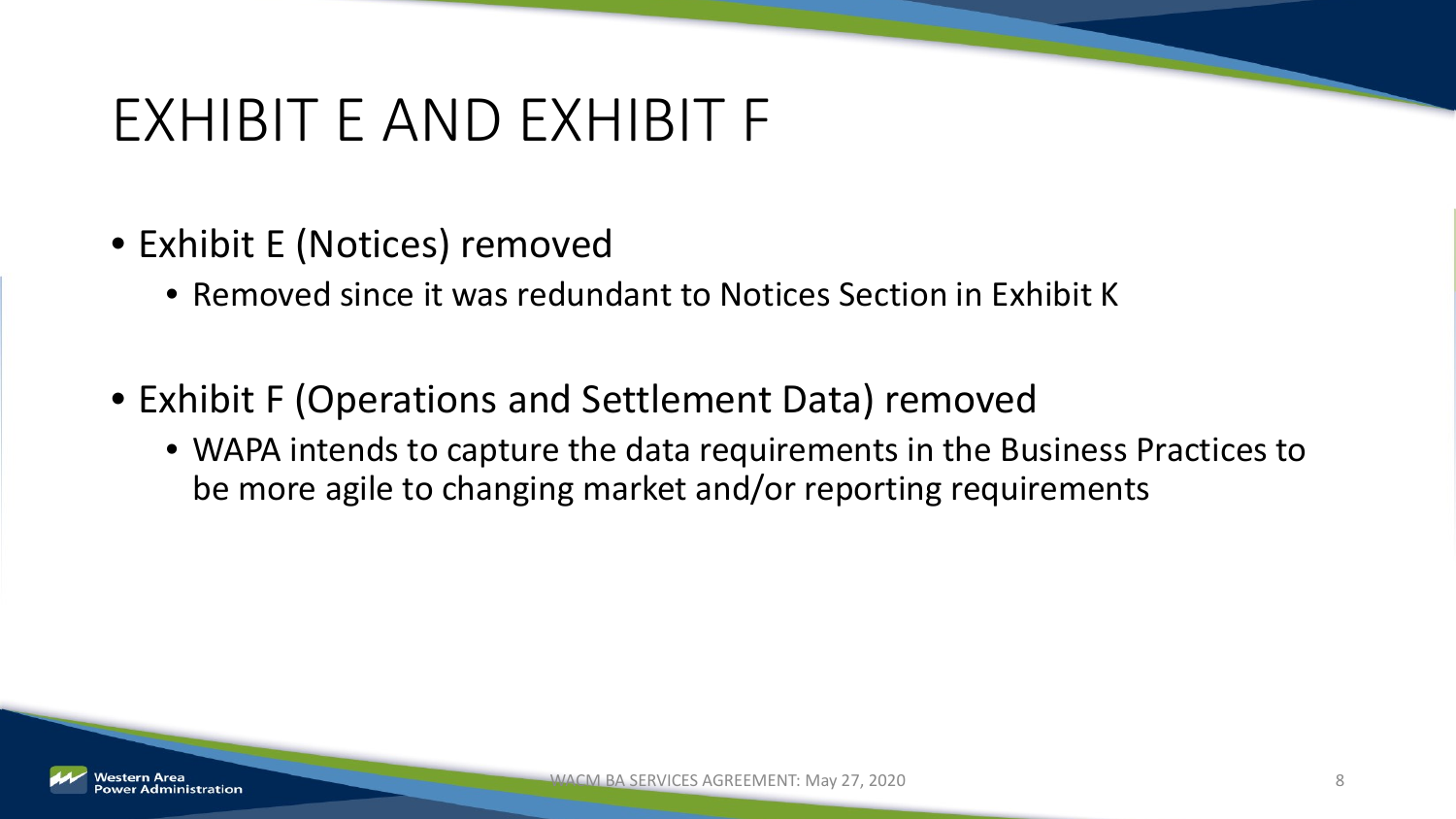#### EXHIBIT H

- Exhibit H revised significantly:
	- Open Exhibit H
- Focused on general Point(s) of Interconnection, Metering, Communications, Scheduling, and Operations requirements for BA specifically
- Referenced back to the Business Practices were applicable

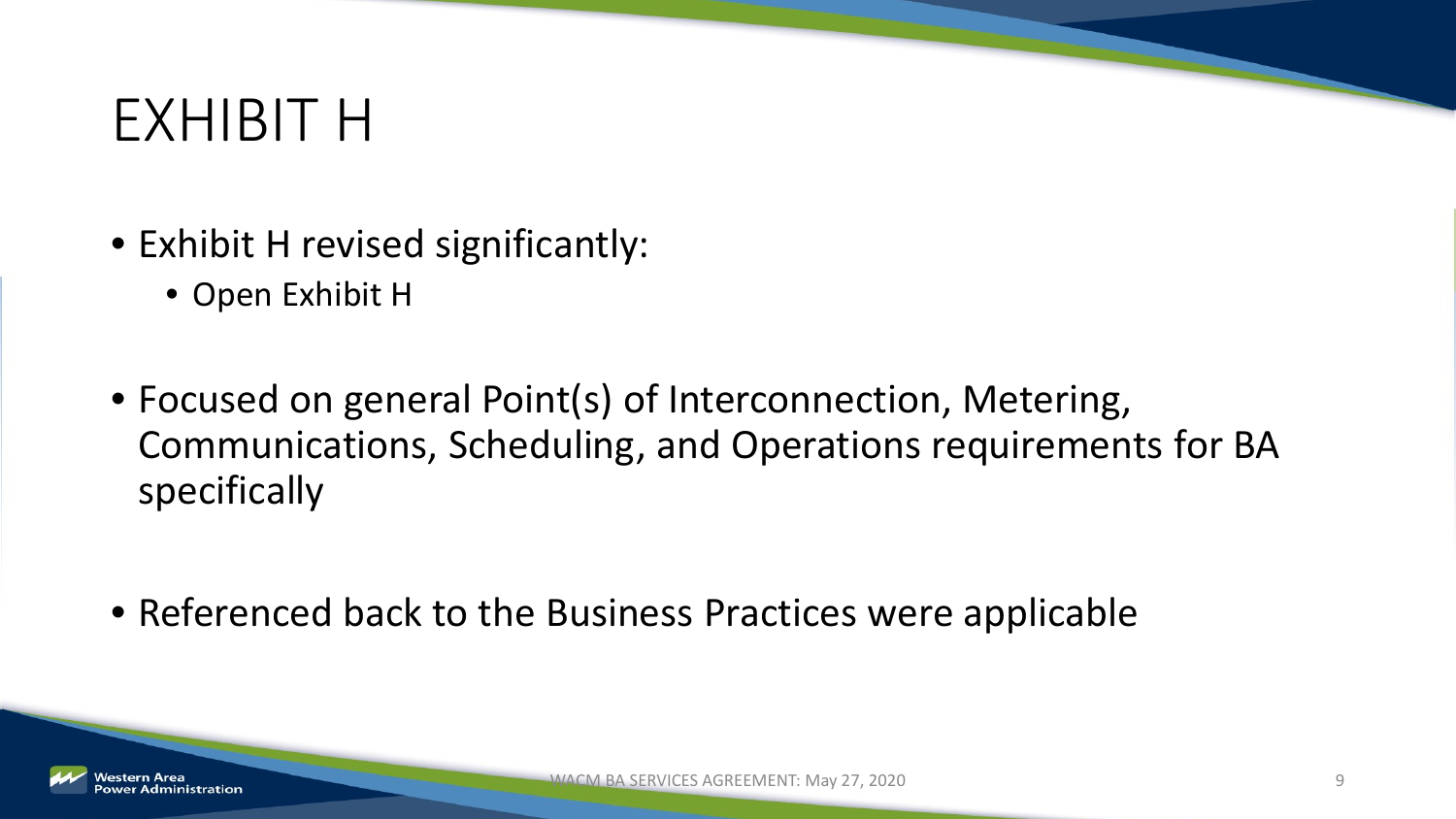#### BUSINESS PRACTICES

- Consistent with WACM's current practices, we intend to identify requirements and detail processes in our posted business practices
- Some content previously in the body of the agreement has been moved to the Business Practices
- Further details on Business Practice plan outlined later in presentation

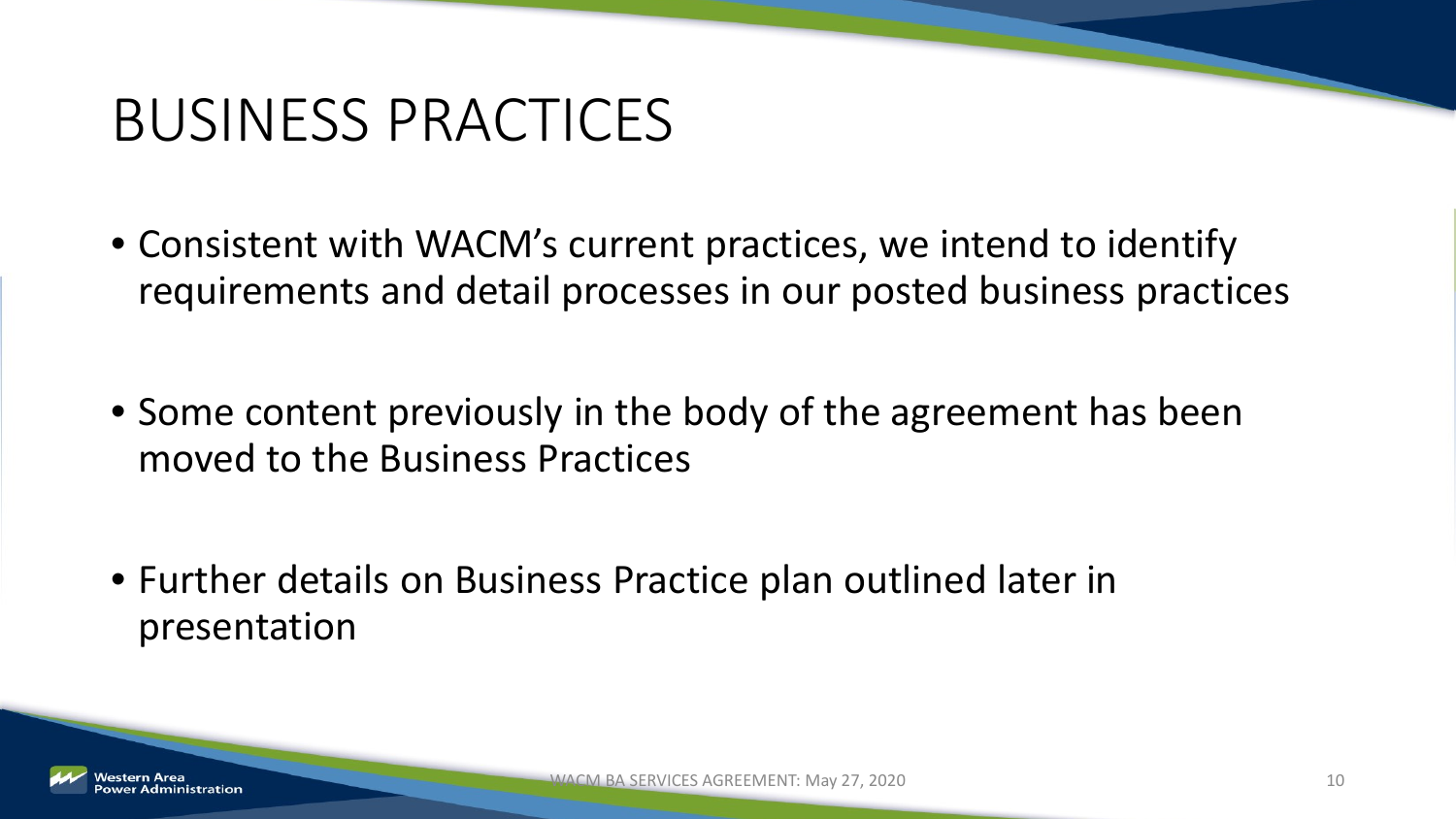# COMMENTS FOR 3rd DRAFT

- Comments Due June 16th
- WAPA will compile comments and incorporate changes into the 4<sup>th</sup> draft
	- Anticipate sending 4<sup>th</sup> draft out June 30<sup>th</sup>
- Once again, please use the comment form to submit comments

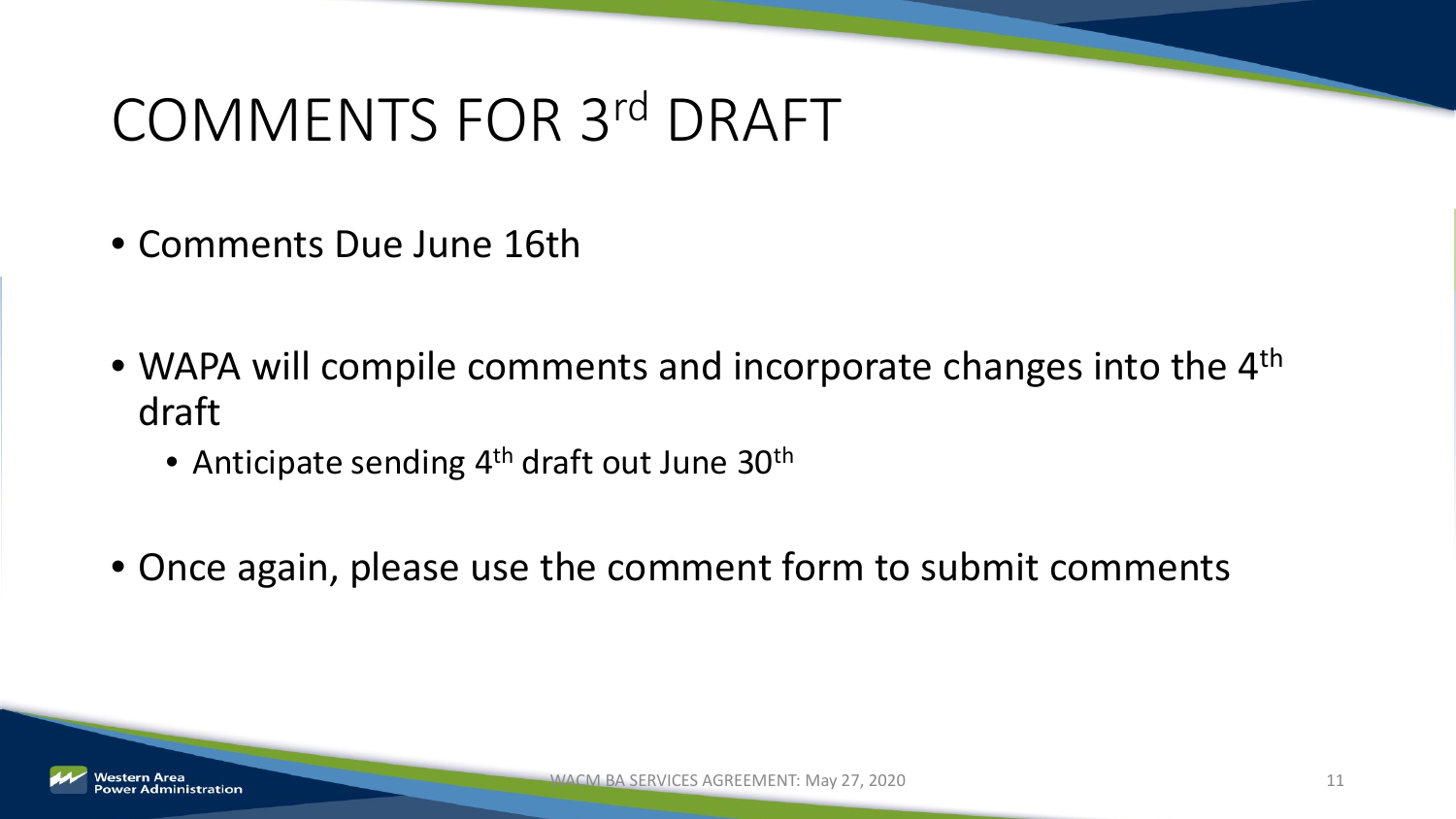# ADDITIONAL INFORMATION - REMINDER

- With your comments:
	- if you have not yet provided this information, please provide your official corporate name and the signature block for the individual executing the agreement
	- Please also provide what the process and timing would be for you to obtain approval to execute the agreement (i.e., Board approval, etc.), if we were to have an executable agreement on June 30<sup>th</sup>
	- Please also make sure you have sent your points of contact to Joymay so that we are communicating with the right people in your organization.

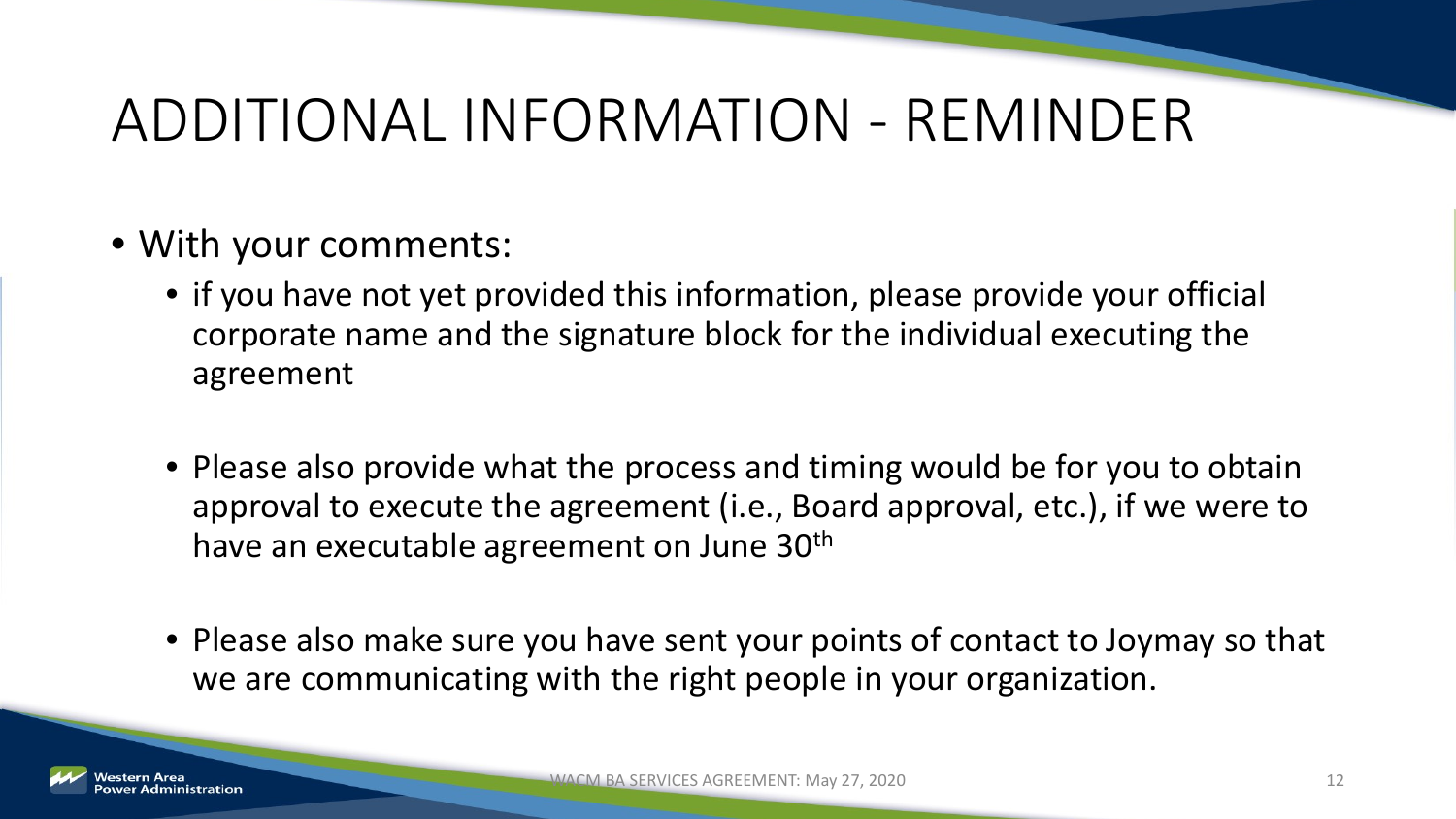#### QUESTIONS

- WAPA's Responses
- Changes made to the agreement
- Outstanding Concerns

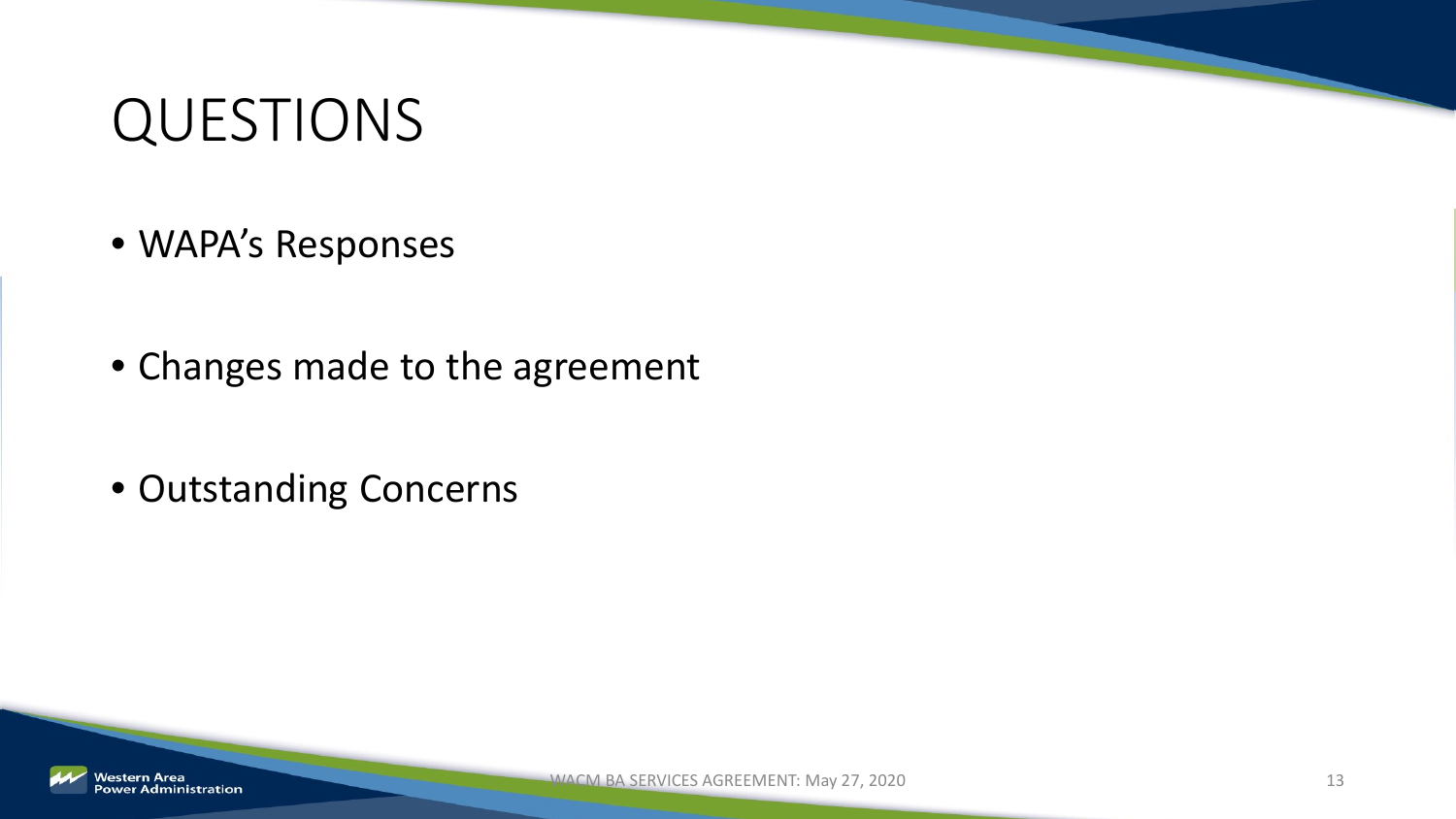#### AGREEMENT POINTS OF CONTACT

**Parker Wicks** RMR Contracts (970) 461-7202 pwicks@wapa.gov **Joymay Chipman** RMR Contracts (970) 461-7305 chipman@wapa.gov

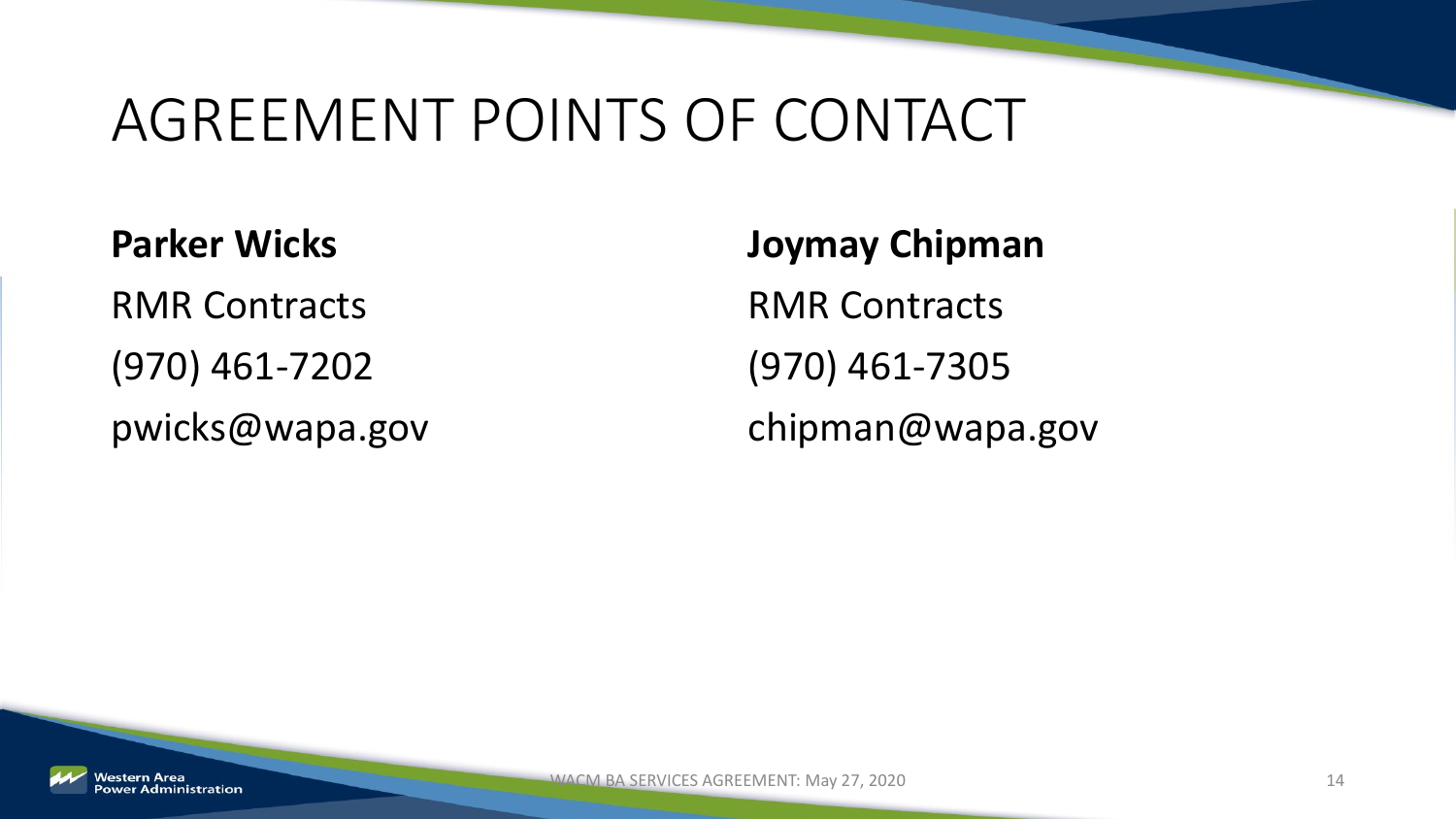#### ESTIMATED TIMELINE

- May 27<sup>th</sup>: Customer meeting to discuss the Agreement
- June 16<sup>th</sup>: Comments on third draft due to WAPA
- June 30<sup>th</sup>: Final draft sent to Customers
- July 8<sup>th</sup>: Customer meeting to discuss draft
- End of July: Agreements Signed

Concurrent with this timeline, WAPA will be working to meet with customers individually to discuss draft Exhibit A.

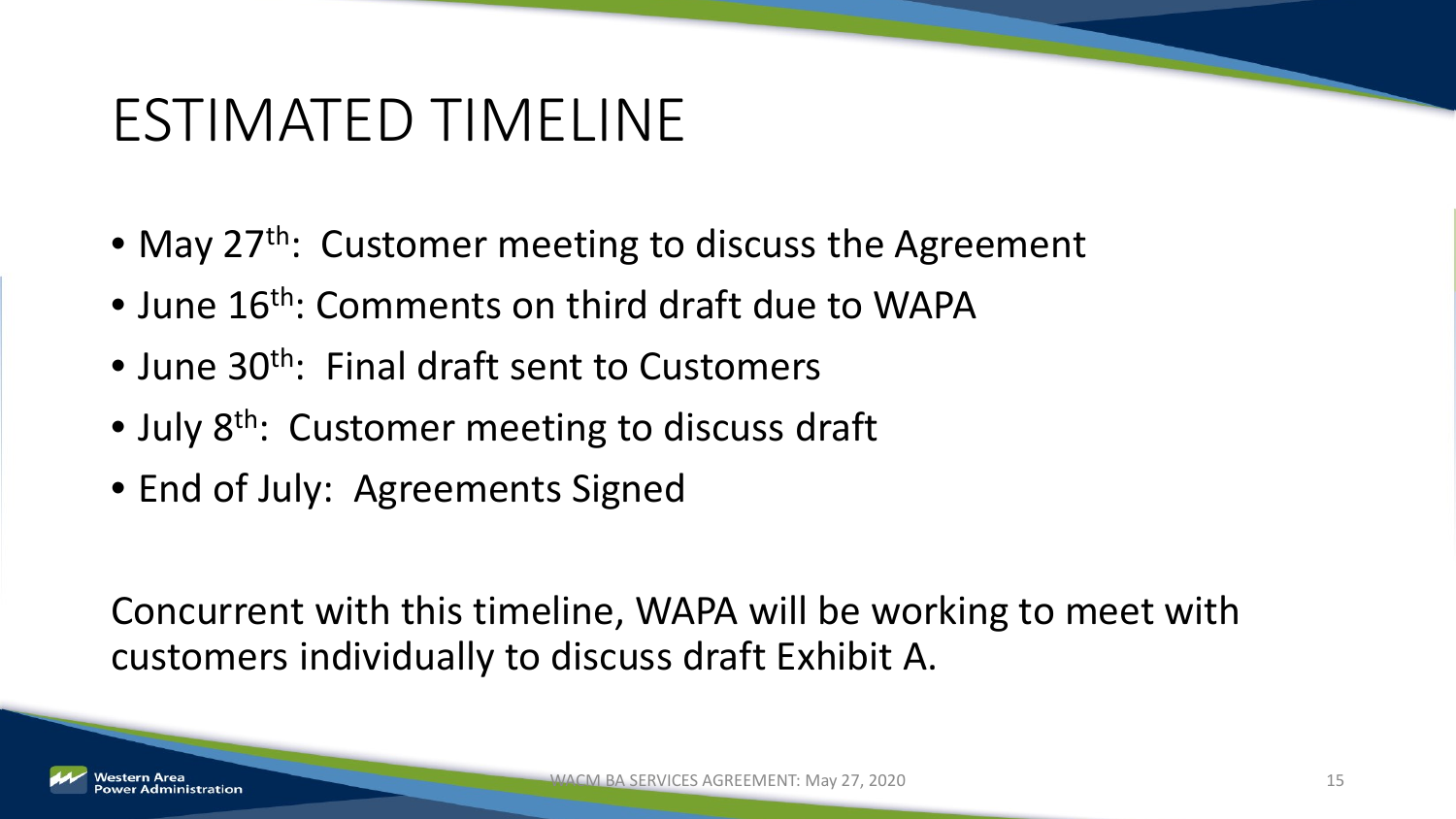# UPCOMING EVENTS (Not BA Agreement Related)

- June 1, 2020: Tentatively plan to begin notification and distribution of information about potential revisions to the WAPA OATT
- July/August: Operations market trial begins
- July/August: Short-term Rates update meeting
- NLT Jan. 1, 2021: Short-term rates signed
- Feb 1, 2021: WEIS go-live

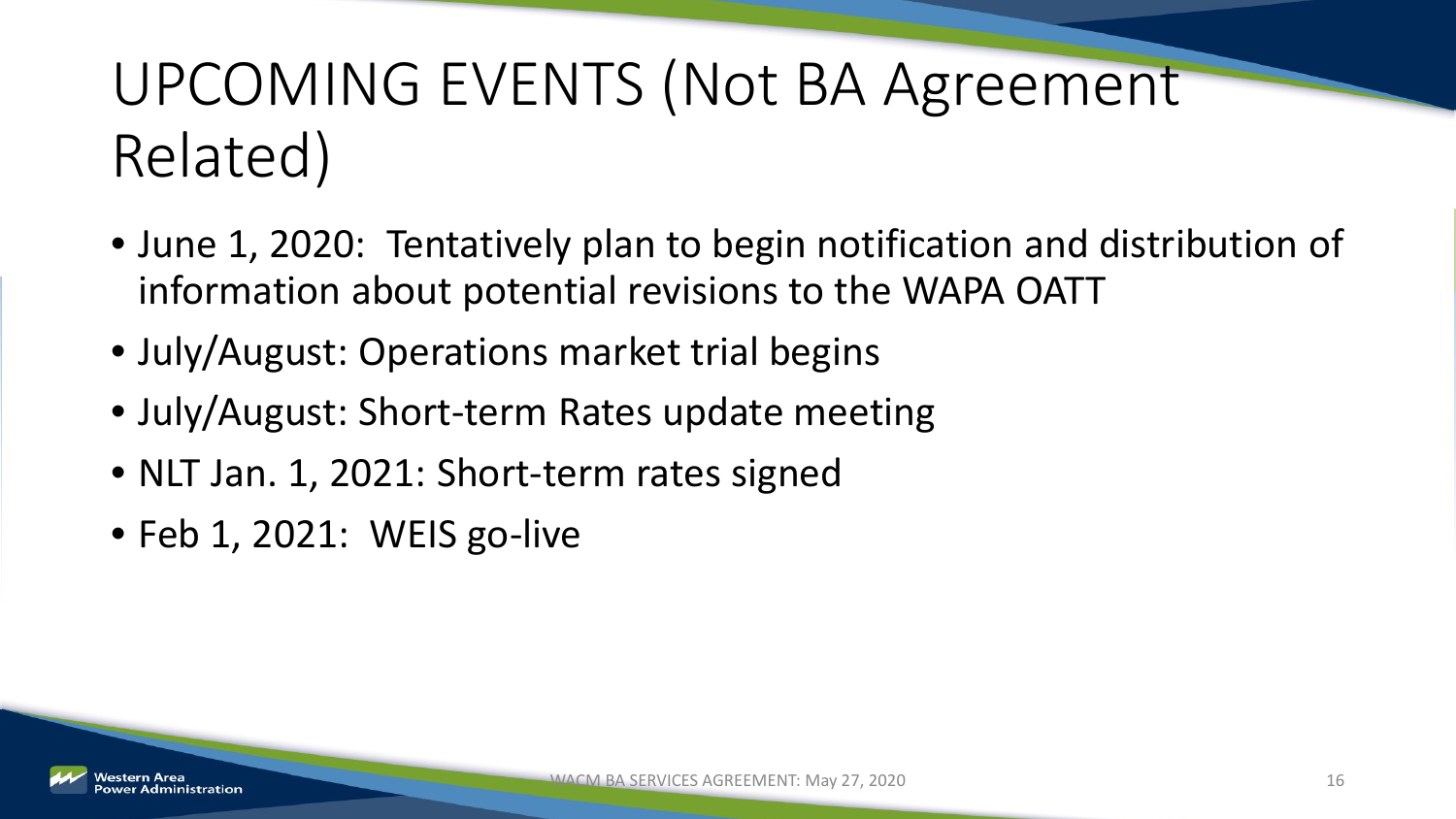# BUSINESS PRACTICES

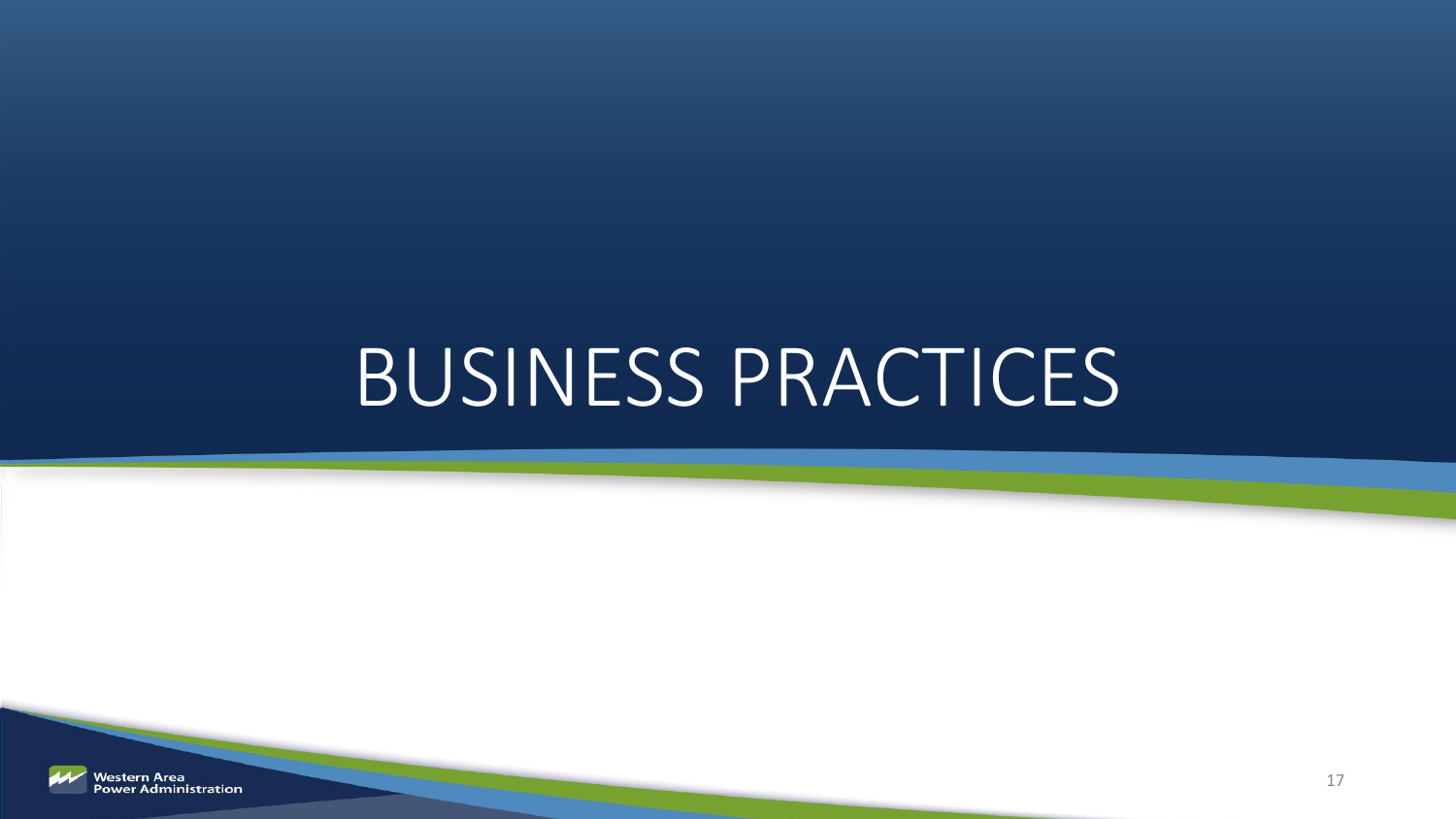# BUSINESS PRACTICES

- WAPA recognizes a need for updating and revising the current Business Practices
- WAPA has begun the process of reviewing and revising current Business Practices to update as needed
- Why utilize BPs?
	- Consistent with current practices
	- Allows for needed flexibility
	- Still allows for customer input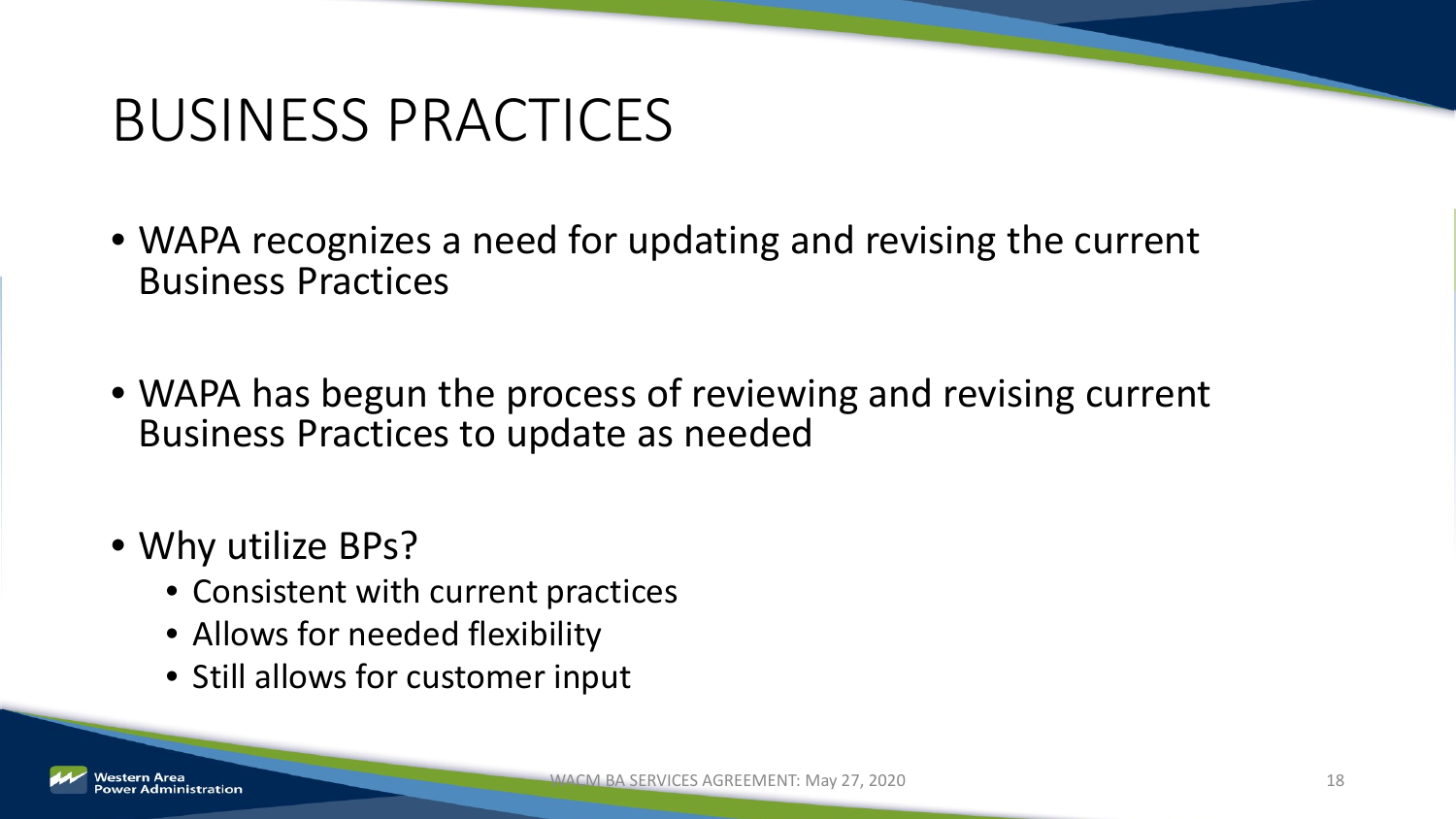# BP CONTENT

- Anticipated items captured in Business Practices:
	- Metering
	- Scheduling
	- Outage Coordination
	- Emergency Operation
	- Reserve Procedures
	- Transmission Requests
	- BA Asset Registration
	- Data Exchange (real time and after-the-fact)
	- Settlement of Ancillary Services
	- Pricing
	- Rate Schedules
	- Reporting
	- Other

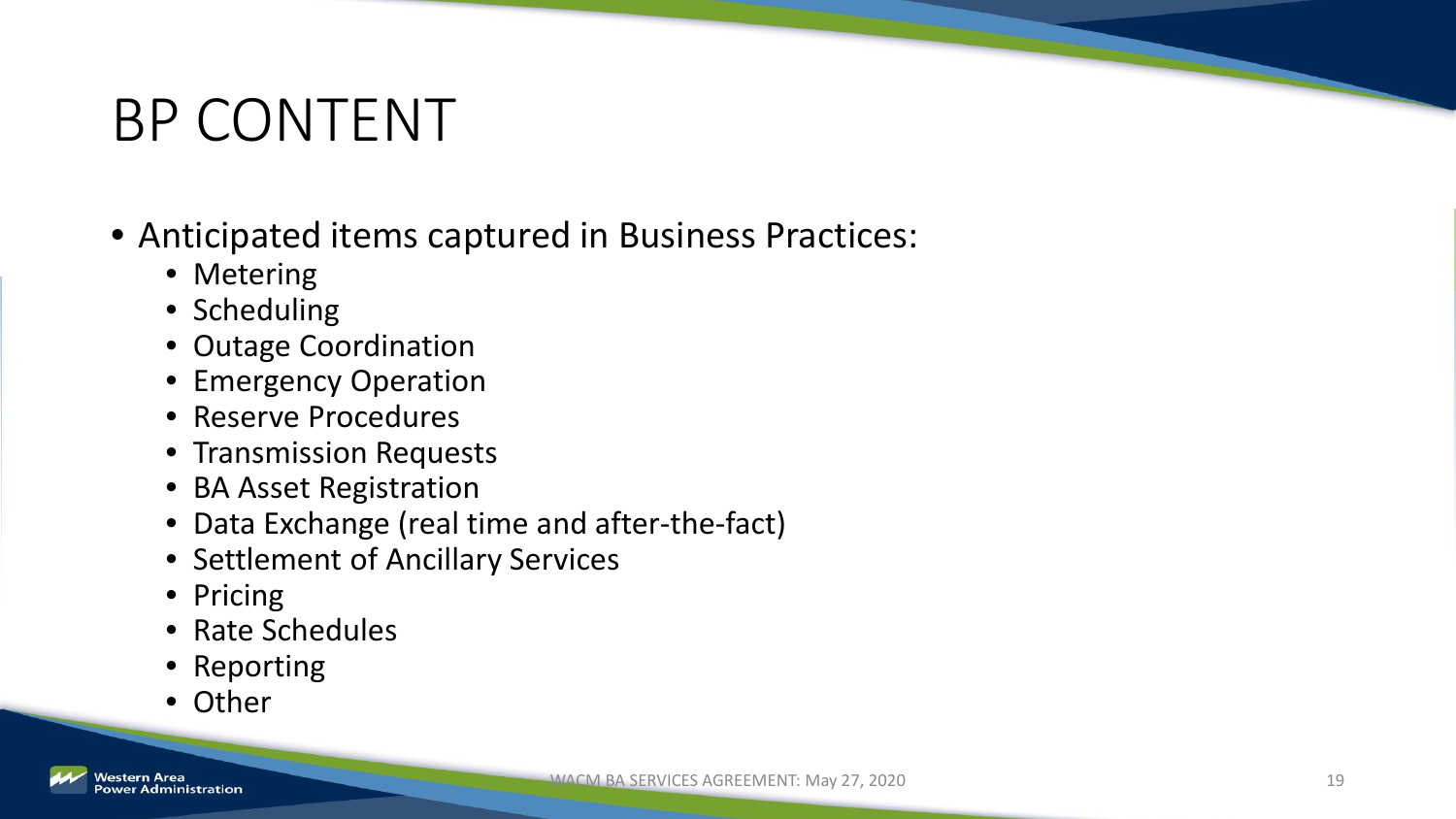# BUSINESS PRACTICE TEAM/TIMELINE

- Team currently reviewing the existing Business Practices to identify areas that need to be updated or revised
- Incorporating any changes in processes or requirements (as applicable) due to:
	- NWPP
	- SPP RC
	- WEIS
- Anticipate providing customer with first draft at the end of June
	- As WAPA continues to learn more about the necessary WEIS requirements, may require additional revisions
	- FY2021 Rate Update October 1st
- Final draft will be posted to OASIS for ten (10) business days for Customer input prior to effective date

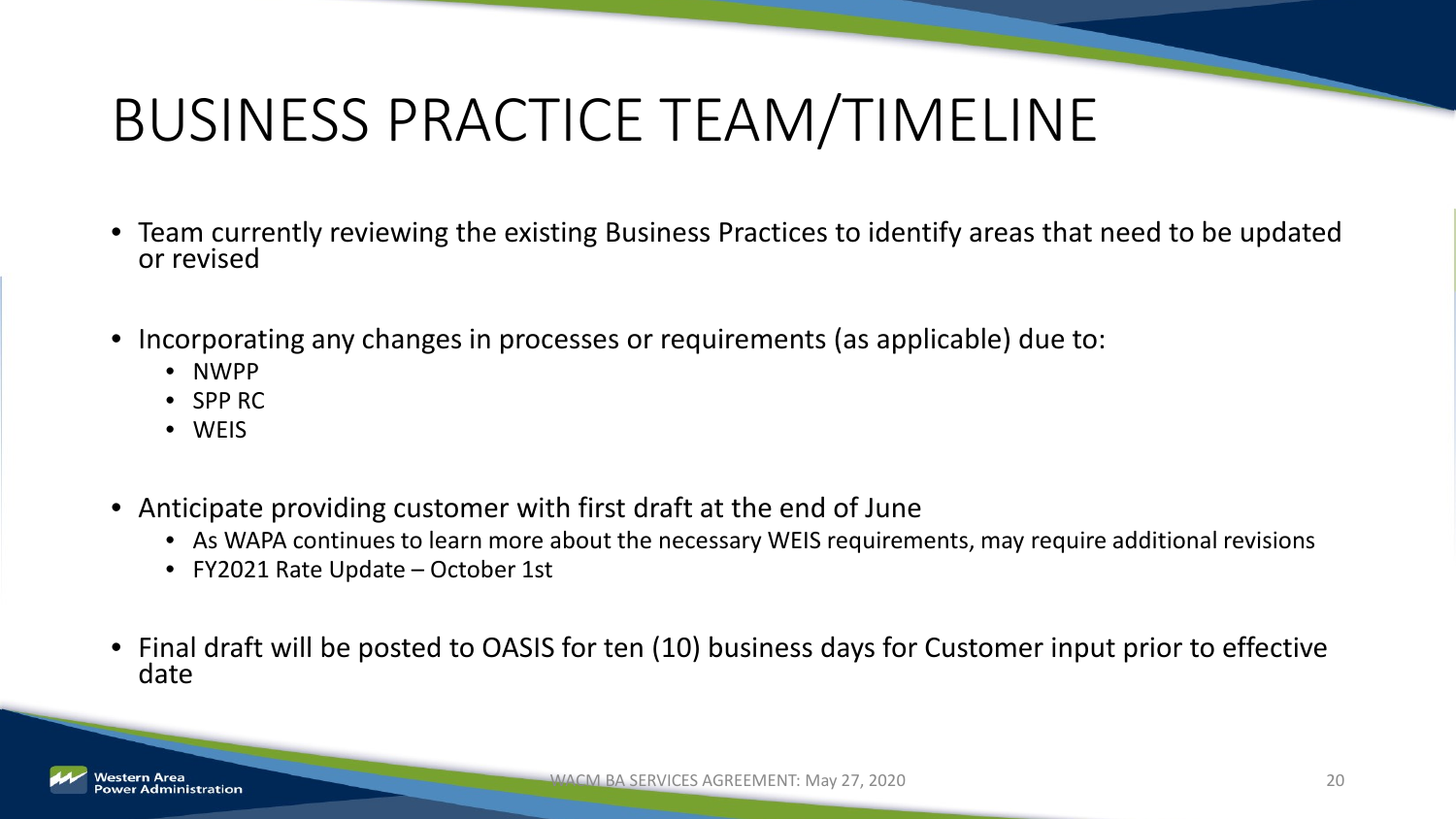# QUESTIONS??

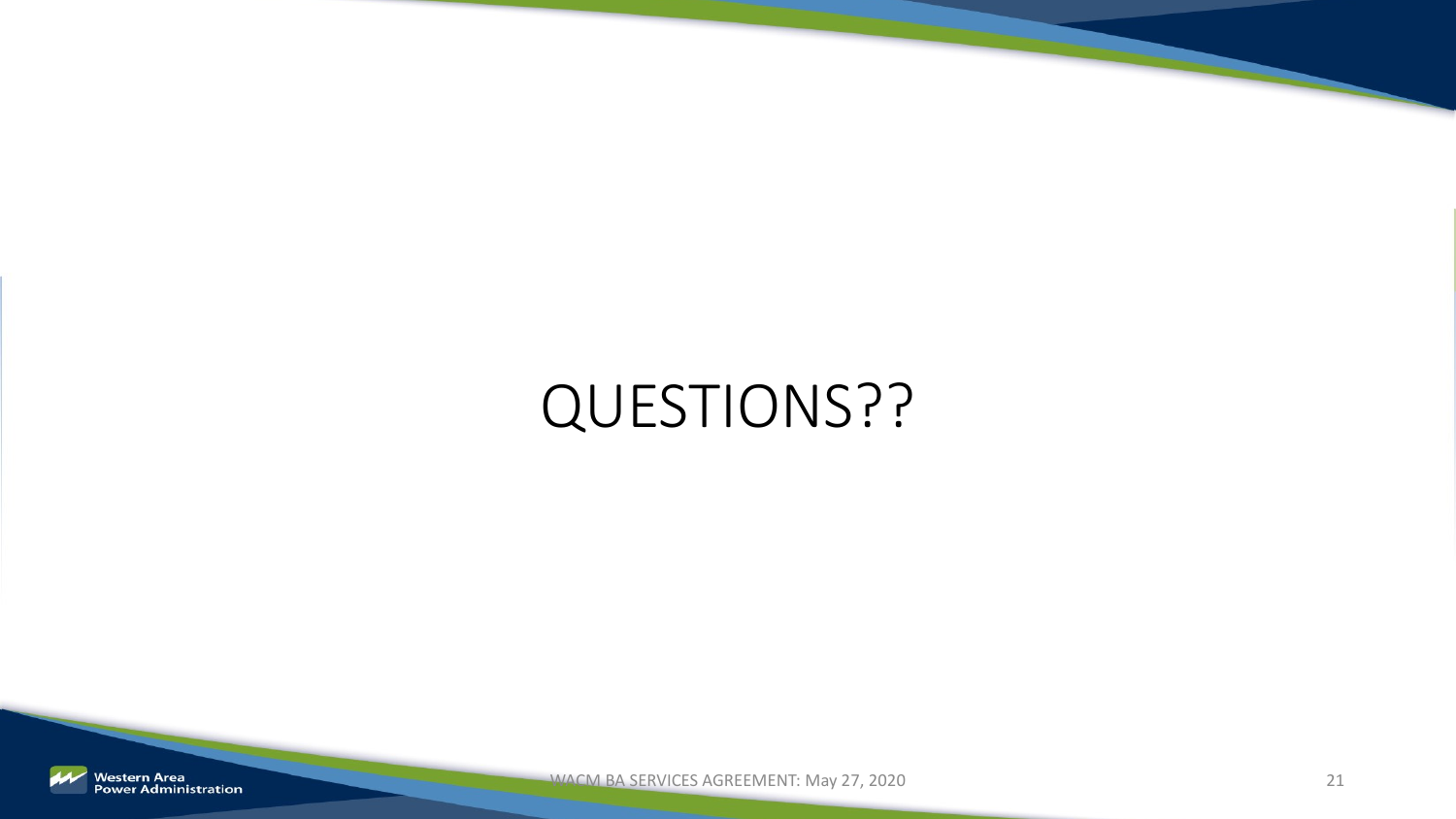# FINANCIAL SETTLEMENT OF LOSSES

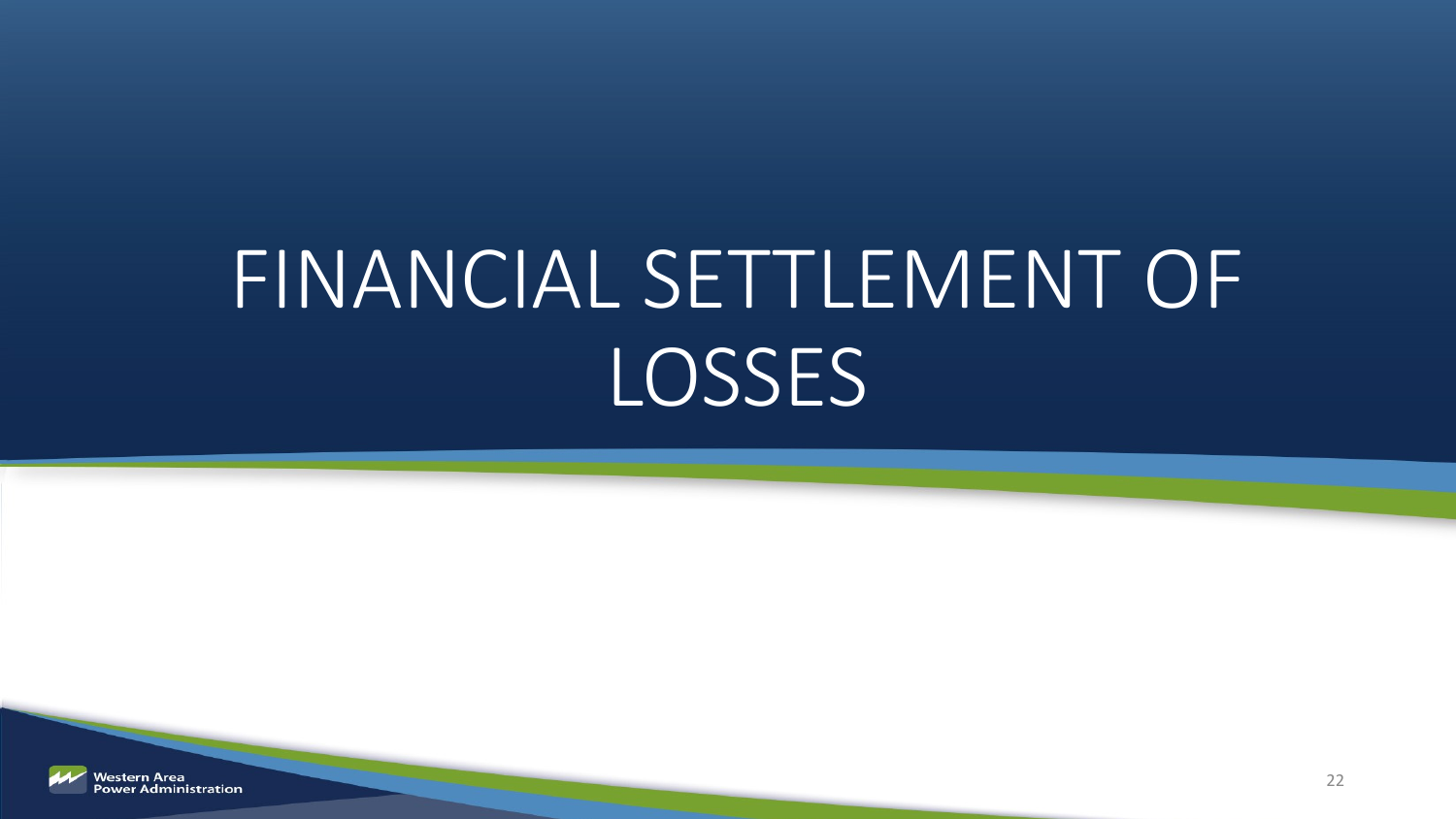# FINANCIAL SETTLEMENT OF LOSSES

- WAPA's current rate schedule allows for settlement of losses financially or in-kind
- With the transition to WEIS, WAPA anticipates no longer being able to accommodate in-kind losses
	- Losses on transmission serving load in the footprint will be settled by augmenting the Meter data submitted to market
	- Losses on wheeling and exports will be settled financially, consistent with industry practice
- WAPA is revising the rate schedule to remove the in-kind option; effective February 1, 2021
	- Will be reaching out to entities to determine willingness to transition prior to Feb 1, 2021